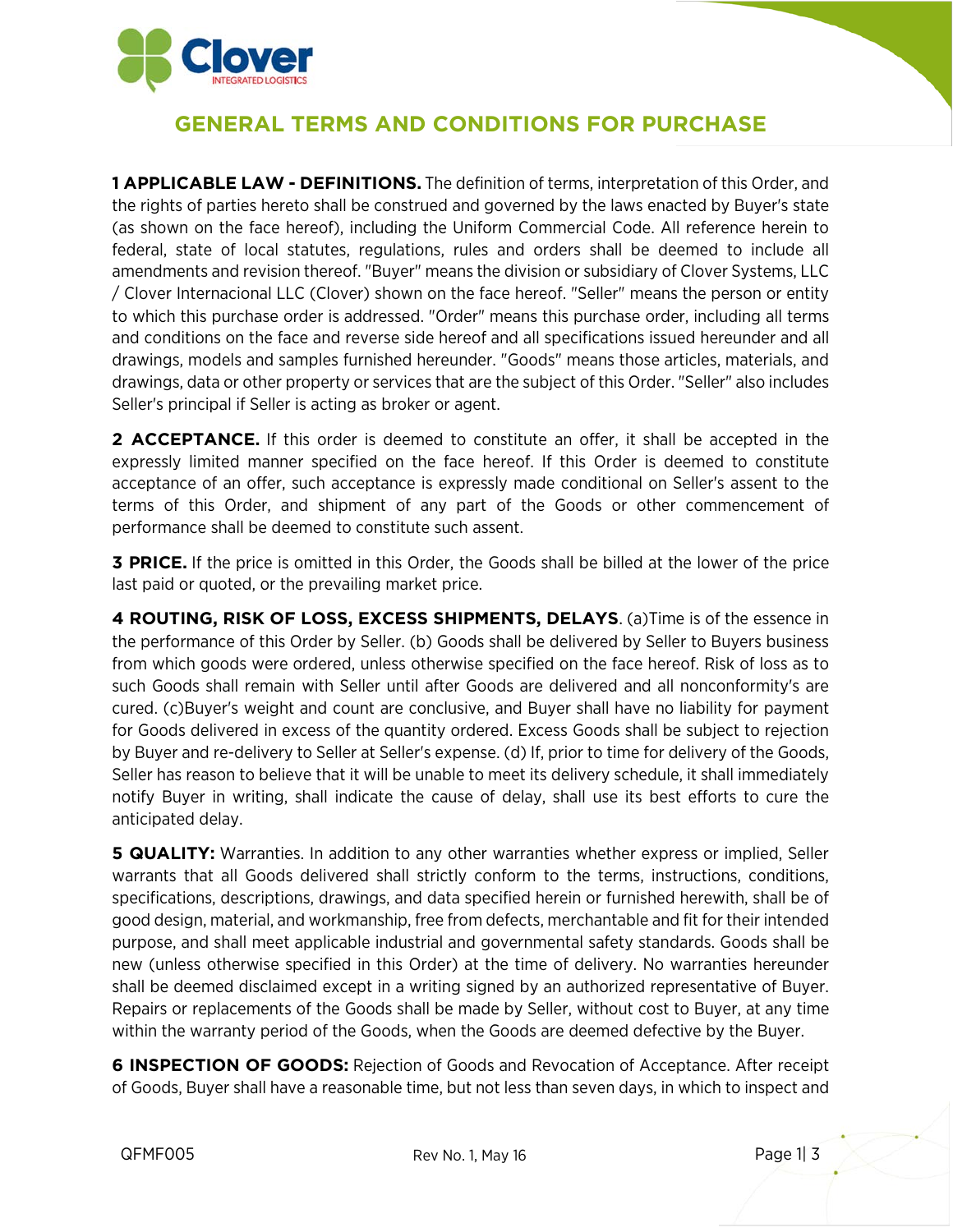

accept or reject Goods, and payment for Goods shall constitute acceptance. Buyer may reject Goods not conforming to the instructions, terms, conditions, specifications, drawings, data, or warranties furnished under this Order. For all rejected Goods, Seller shall provide Buyer a full refund for or replacement of the Goods, at Seller's risk and expense, including transportation costs both ways.

**7 EQUAL EMPLOYMENT OPPORTUNITY.** Seller certifies that it is in full compliance with Executive Order No. 11246 as amended, and all administrative regulations issued pursuant thereto, as well as all other applicable equal employment obligations as required by Executive Orders, Rules, Regulations, or law as of the date of executing this order.

**8 OCCUPATIONAL SAFETY AND HEALTH.** Seller warrants that any Goods sold pursuant to this Order comply in all respects with the Occupational Safety and Health Act of 1970, (OSHA), any amendments thereto, and all applicable regulations, rulings, orders and standards promulgated thereunder.

**9 ENVIRONMENTAL COMPLIANCE.** In the event that this Order is for an amount in excess of \$100,000 and Seller is not otherwise exempt, then Seller stipulates and agrees: (a) that none of Seller's facilities is listed on the Environmental Protection Agency(EPA List of Violating Facilities pursuant to 40 CFR Part 15; (b) to comply with all the requirements of the Clean Air Act, as amended, and the Clean Water Act, as amended, including all regulations, guidelines and standards issued thereunder;(c) that this Order is expressly conditional upon Seller promptly notifying Buyer in the event Seller receives any communication from the U.S. EPA, indicating that a facility to be utilized in the performance of this Order is being considered for listing on the EPA List of Violating Facilities; and (d) to include the requirements of (a through d) in every subcontract exceeding \$100,000 which is not otherwise exempt.

**10 WITHHOLDING OF PAYMENTS.** Buyer shall have the right (but no duty) to withhold any moneys payable by it hereunder and apply the same to the payment of any obligations of Seller to Buyer.

**11 TERMINATION OF ORDER**. (a) Buyer may at any time terminate Seller's performance under this Order, in whole or in part, by written notice to Seller, whereupon Seller shall terminate its performance upon receipt of such notice and shall terminate all orders and subcontracts to the extent they relate to such performance. For any termination for which notice thereof is sent to Seller after receipt of Goods by Buyer, liability shall be limited to returning such Goods and reimbursing Seller the direct cost of handling and transportation.

**12 CANCELLATION.** Buyer may cancel this Order for default with respect to all or any part of undelivered Goods if Seller(a)does not meet delivery or performance schedules, (b) breaches any terms hereof, including warranties or (c) becomes insolvent or commits any act of bankruptcy. In the event of cancellation for default, Buyer shall have no liability whatsoever for undelivered Goods or any part thereof.

**13 TAXES.** Prices stated herein include all taxes directly applicable to the Goods sold hereunder. Notwithstanding the foregoing, Buyer shall only be liable for such federal, state, and local taxes levied on Buyer which Seller is required by law to collect from the Buyer.